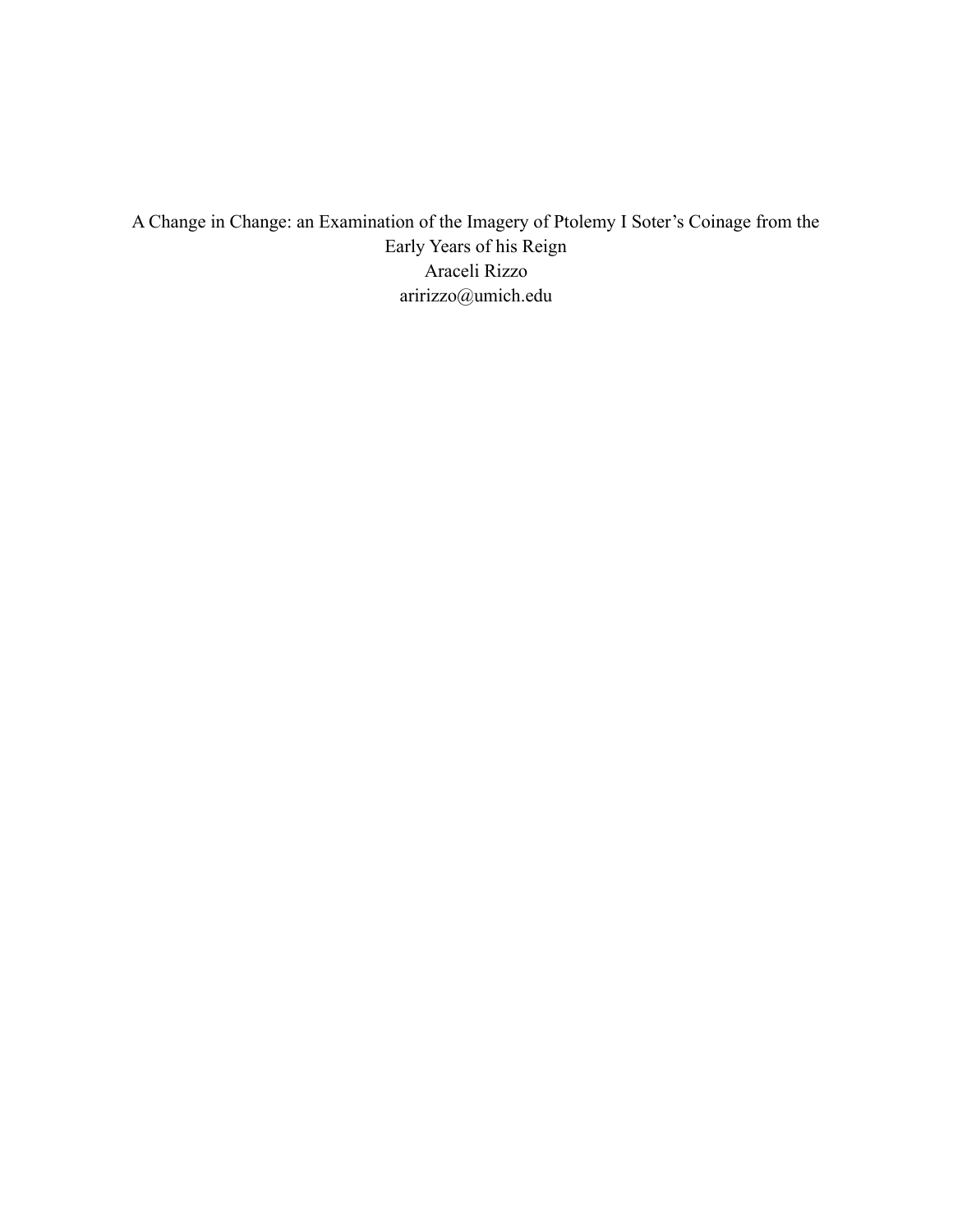### Background and Introduction

At first glance, this coin looks like it was perhaps minted by Alexander the Great himself– after all, it bears his name and his likeness.<sup>1</sup> However, this coin was minted by Ptolemy I Soter, Alexander's successor in Egypt. The focus on Alexander, as I will explore throughout this paper, was a way for Ptolemy to connect himself to Alexander in the years following Alexander's death.

Before an assessment of the coin's imagery can begin, some background is required. One ought to begin at Alexander's prodigious impact on coinage. As his conquest in the late 4th century moved farther east, Alexander decided to have mints begin producing a standard coin, both as a way of facilitating easier payments to a large quantity of soldiers, and as a way to consolidate power. <sup>2</sup> This coin type most commonly showed Herakles, the mythical ancestor of Alexander, on the obverse, and seated Zeus on the reverse.<sup>3</sup> This obverse-reverse configuration remained important long after Alexander's empire fractured, as did much of his imagery. As we shall see, even his name was present on coins after his death.

After Alexander's death in 323 BCE, his empire was divided among his successors, the Diadochi.<sup>4</sup> Initially, the Diadochi hesitated to change Alexander's original coinage much, but eventually the coins took on traits of both their minting locality and of the ruler responsible for their production. The coin being examined here, one minted by Ptolemy I Soter, comes from Egypt between 323 BCE and 305 BCE.<sup>5</sup> This is the period when Ptolemy was taking power in Egypt following the death of Alexander. Ptolemy's coinage in these early years of his rule reflects a slow (and not always linear) transition away from Alexander's imagery, though a persistence of his obverse-reverse configuration.

Although it is not the focus of this examination, it is also worth examining the coin's denomination in the context of Ptolemy's economy in Egypt. This coin is a silver tetradrachm, which was the most common denomination minted by Alexander during his reign.<sup>6</sup> As such, the silver tetradrachm was a widely-accepted weight, and so the continuation of its minting by Ptolemy is unsurprising. Though Ptolemy did eventually diverge from Alexander's standard weight, that event comes after the time of this coin. The weight of this particular coin, a standard silver tetradrachm, is logical and predictable.

### The Obverse

The obverse side of the coin depicts Alexander the Great himself. In his own coins, Alexander often showed Herakles on the obverse, not himself; this depiction of Alexander is a

<sup>&</sup>lt;sup>1</sup> See Appendix A for an image of the coin being examined.

<sup>2</sup> Meadows, Andrew. "The Spread of Coins in the Hellenistic World," 172-174.

<sup>&</sup>lt;sup>3</sup> See Appendix B for an example of Alexander's widely-minted coin.

<sup>4</sup> Ptolemy I Soter was one of the Diadochi.

<sup>5</sup> Object Label, *Coin with Portrait of Alexander the Great with Elephant-scalp Cap and Horns of Ammon*.

<sup>6</sup> Meadows, Andrew. "The Spread of Coins in the Hellenistic World," 172.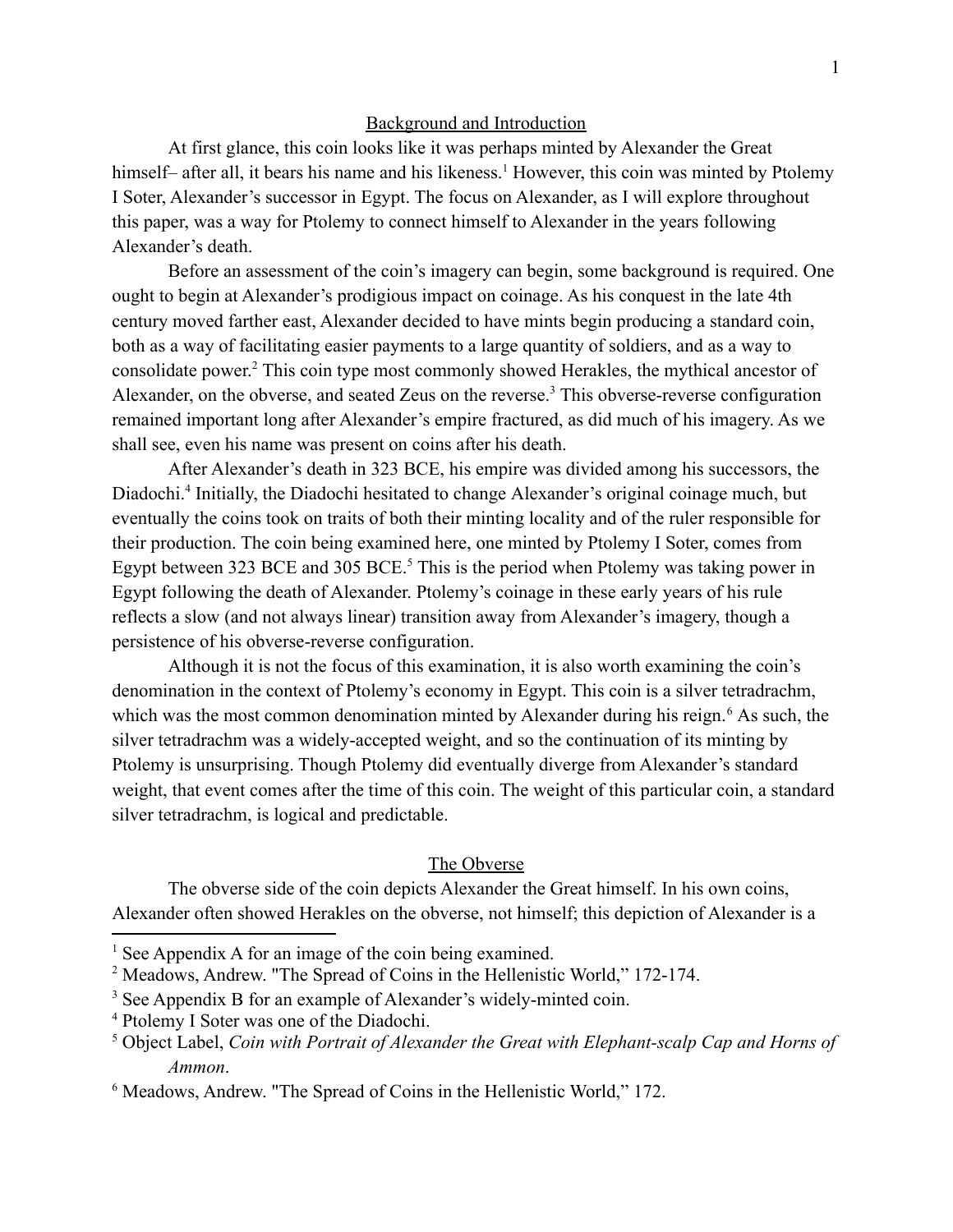distinctive choice by Ptolemy, which has very specific symbolic consequences. In this portrait, Alexander wears an elephant-skin cap, which is commonly taken as a reference to his conquest in India.<sup>7</sup> While Alexander had many military conquests across a broad range of locations, the one in India may have been particularly worth noting on a coin. It is documented that he was only able to achieve this success due to clever strategic planning, because in this conflict he had to reckon with a new type of weapon: war elephants. War elephants were unfamiliar to the Macedonian army, and presented a new challenge which had to be overcome.<sup>8</sup> Thus, a reference to his conquest in India was not only a general reference to conquest, but also to Alexander's military skill and a unique battle from which he emerged victorious. The elephant-skin cap draws a direct line to his overcoming of the elephants in combat, and suggests a decisive victory.

On this coin, Alexander is also shown bearing the horns of Ammon, a god from the Egyptian pantheon.<sup>9</sup> While the elephant-skin cap is a reminder of his conquest, the use of the horns of Ammon suggests the desire for a more peaceful integration of Egypt into his empire. In 332 BCE during his campaign in the area, Alexander traveled to the Siwa Oasis in Egypt, which was home to a temple of Ammon. There, he was declared by an oracle to be the son of Ammon.<sup>10</sup> Some sources refer to this same event as declaring him the son of Zeus, or Zeus-Ammon, as the Egyptian pantheon had begun to merge with some deities of Greece. Thus, the depiction of Alexander with the horns of Ammon alludes to this divine status. The scales on the lower part of the elephant-skin cap have also been suggested to be Zeus's aegis, further cementing this image of divine parentage.<sup>11</sup> By associating himself with the already-existing gods of Egypt, as well as beginning to merge them with the gods of Greece, Alexander was ingratiating himself with the people of Egypt whom he hoped to rule. The reminder of this event on a coin by Ptolemy, even after Alexander's death, likely served to remind the Egyptian people of a positive reception of Macedonian rule.

Another detail of Alexander's adornment on the obverse is the mitra (or fillet) of Dionysos. Alexander had a well-known association with Dionysos, as well as Herakles and Achilles, but the association with Dionysos is said to have heightened during his campaigns in India.<sup>12</sup> Thus, the presentation of him with Dionysian qualities here would make sense, presented side-by-side with the elephant-skin cap. Dionysos was also a son of Zeus, which was an association which Alexander repeatedly made, as evidenced by the horns of Ammon.

Some of these features of the obverse also have implications regarding the date of the coin. Though this coin has been securely dated to 323-305 BCE, I would suggest a more specific

<sup>12</sup> Edmunds, Lowell. "The religiosity of Alexander."

<sup>7</sup> Object Label, *Coin with Portrait of Alexander the Great with Elephant-scalp Cap and Horns of Ammon*.

<sup>8</sup> Hamilton, J.R. "The Cavalry Battle at the Hydaspes."

<sup>9</sup> Object Label, *Coin with Portrait of Alexander the Great with Elephant-scalp Cap and Horns of Ammon*.

<sup>10</sup> Plutarch, *Plutarch's Lives.* 27.3.

<sup>&</sup>lt;sup>11</sup> Lorber, Catherine C. "The Coinage of the Ptolemies," 212.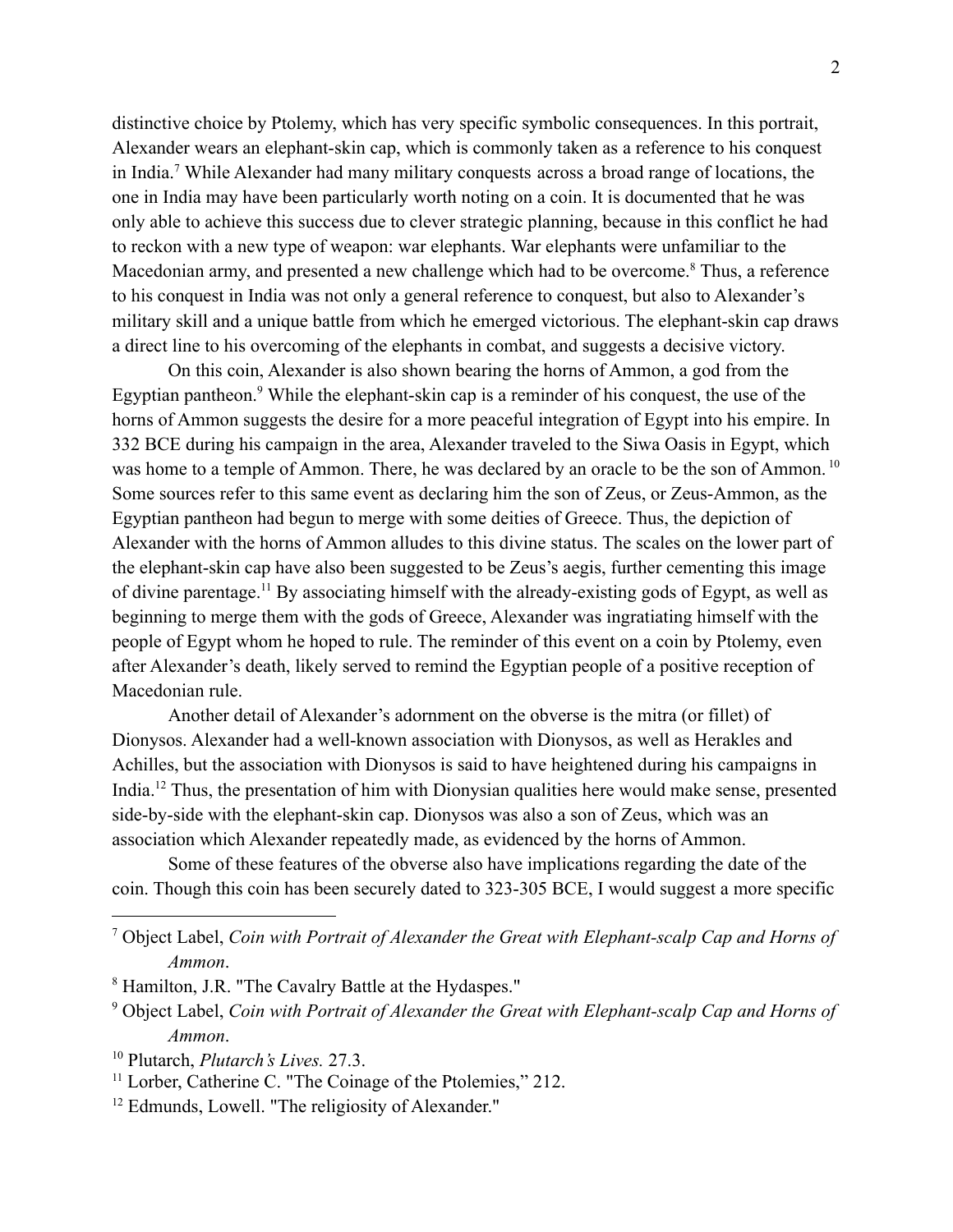terminus post quem close to 312 BCE. It was at this point that the scales were added to Alexander's cap, and the mitra to his head.<sup>13</sup> Since the coin bears these details, it is unlikely that it was minted in an earlier period of Ptolemy's coin production.

This date in the context of Ptolemy's reign also brings to light another possible motivation for placing Alexander's likeness on his coin. His initial minting of coins with Alexander's likeness comes around 319 BCE;<sup>14</sup> meanwhile, Ptolemy acquired Alexander's mortal remains in 321 BCE.<sup>15</sup> After having the remains interred in Alexandria, Ptolemy may have begun minting coins with Alexander's likeness as a way of advertising the fact that he was the possessor of Alexander's body. Indeed, the depiction of deified Alexander suggests something of a direct link between Ptolemy's coinage and the cult of deified Alexander, which he established in Egypt. The version of Alexander shown on his coin also bears a striking resemblance to a statue of Alexander in the same adornments, which was set up by Ptolemy.<sup>16</sup>

A few overall aesthetic details are also worth note. First, Alexander is used as a substitute for Herakles as the figure of the obverse coin, though he still looks much the same. Alexander, like his mythical ancestor, is shown youthful and beardless, as he so often was. This is unsurprising, as Alexander was routinely depicted in styles evocative of the deities that he was associated with. Another notable feature is the dotted edge of the coin. This style was common in Macedonian coinage, and indeed was featured on Alexander's own coins that he had minted across his empire while he was alive.<sup>17</sup> (It is also present on the reverse of this particular coin.) While the dotted edge may have simply been a stylistic choice, it could also have strengthened the connection between this coin of Ptolemy, and the Macedonian line which first brought the empire to Egypt.

Ultimately, the obverse of the coin projects an image by Ptolemy through Alexander of forceful conquest, but happy acceptance. The elephant-skin cap serves as a reminder of Macedonian conquest across many areas, while the horns of Ammon soften the edges of Alexander's image by making him seem belovedly Egyptian. The mitra of Dionysos and the resemblance to Herakles are nods to Alexander's divine status and/or ancestry. Alexander's image may also allude to his body in Alexandria, and the cult that sprung up from it. Lastly, the aesthetic nuances of the coin keep it looking rather Macedonian. These images combined would have created a potent royal image of Alexander as a formidable yet accepted conqueror, whose influence and body were in Ptolemy's possession.

<sup>&</sup>lt;sup>13</sup> Lorber, Catherine C. "The Coinage of the Ptolemies," 212.

<sup>&</sup>lt;sup>14</sup> Lorber, Catherine C. "The Coinage of the Ptolemies," 212.

<sup>15</sup> Mørkholm, Otto. *Early Hellenistic coinage: from the accession of Alexander to the Peace of Apamea,* 63-64.

<sup>16</sup> Mørkholm, Otto. *Early Hellenistic coinage: from the accession of Alexander to the Peace of Apamea,* 63-64.

<sup>&</sup>lt;sup>17</sup> See Appendix B for an example of a dotted-edge coin minted by Alexander III of Macedon. See Appendix C for an example of a dotted-edge coin minted by Philip II of Macedon.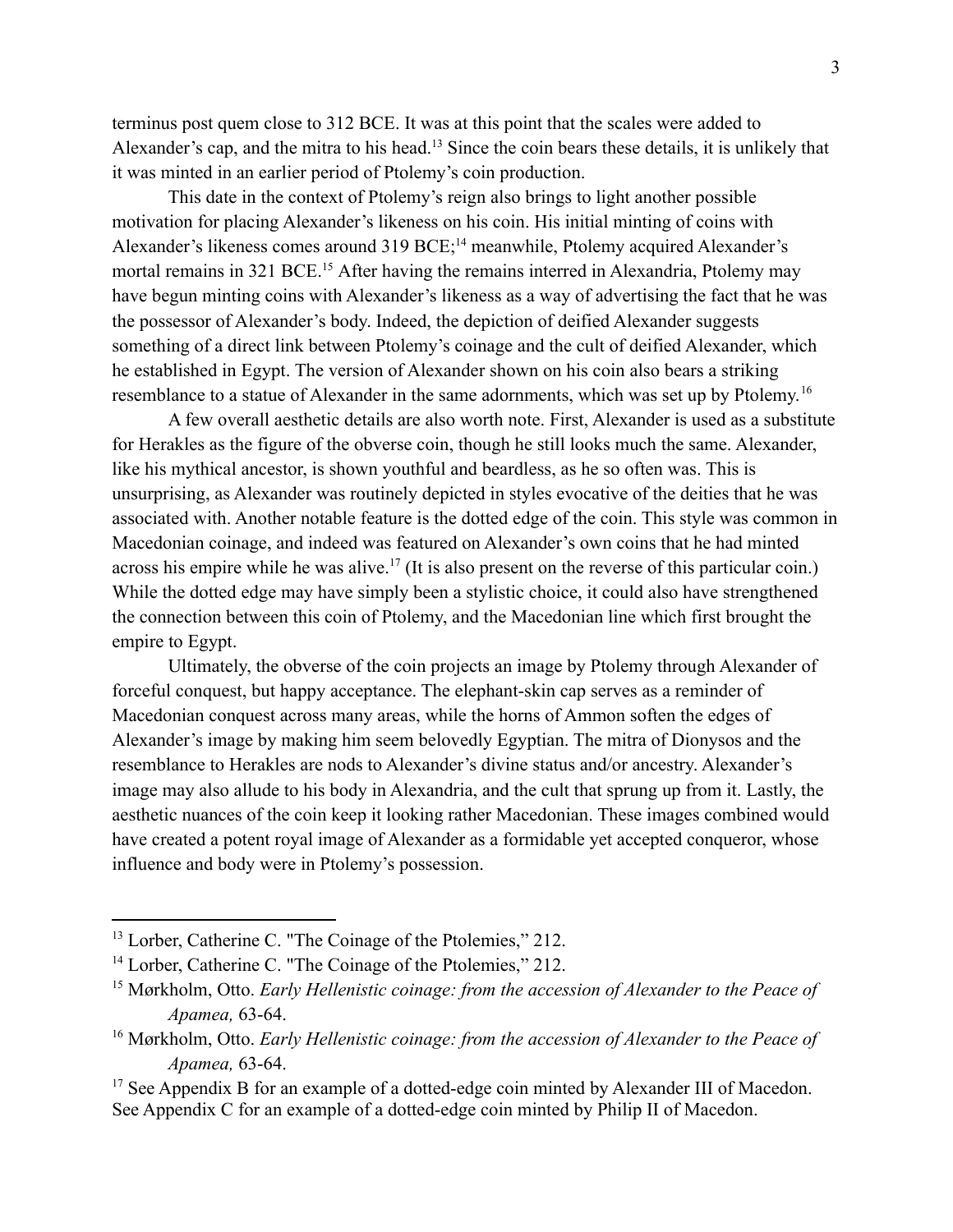### The Reverse

The reverse is yet again an iteration of Alexander's original coins, but altered to Ptolemy's preferences. Some of the symbols utilized on the reverse are not as clear as those of the obverse, but Ptolemy's influence on the coin is quite obvious. In the lower right hand side of the reverse is an eagle standing on a thunderbolt– Ptolemy's personal symbol.<sup>18</sup> While much of the coin may have drawn connections to Alexander, this eagle was a way for Ptolemy to put his personal identity on the coin. Interestingly, the legend still bears Alexander's name, ΑΛΕΞΑΝΔΡΟΥ. <sup>19</sup> This was common in coins which followed closely after Alexander's death; the Diadochi were at first hesitant to change their coin types too radically from Alexander's. Ptolemy was the first to make drastic changes; indeed, he began minting coins with only his name around 298 BCE.<sup>20</sup> The combination of Alexander's name and Ptolemy's personal symbol is a way for Ptolemy to draw on Alexander's power and image, as he was wont to do, as well as to make the coin his own.

The main subject of the reverse is standing Athena, who has taken the place of seated Zeus on Alexander's original coins.<sup>21</sup> She bears a shield and spear, as well as her usual plumed helmet, and is shown in the motion of battle. The depiction is also notably in the archaizing style, as is evident by the pleating of her chiton.<sup>22</sup> The switch from Zeus to Athena may perhaps seem counterproductive– after all, Ptolemy was clearly trying to advertise Alexander as the deified son of Zeus-Ammon. However, the drastic change of reverse deity may have been a way of signaling a change in reign. As Ptolemy established his own court in Egypt, this was perhaps another way of differentiating his coins from Alexander's original Herakles-Zeus type. The Athena on this coin is also suggested to be Athena Alkidemos ("protector of the people"), so perhaps the shift to Athena was meant as a gesture of guardianship by Ptolemy towards the people of Egypt.<sup>23</sup> The presence of Athen, as well as Ptolemy's personal eagle, are features of the coin that define it as his, rather than Alexander's.

The two remaining features of the reverse are less easily defined than Athena and the eagle. On the right hand side of the reverse, directly above the eagle's head, is a small rounded impression. Some other coins of Ptolemy I Soter have featured a small pegasus on the reverse, mid-flight withs its legs in a galloping position.<sup>24</sup> I believe that this ill-defined impression, though not clearly recognizable as a pegasus, bears a significant structural similarity to the other pegasi seen on Ptolemaic coinage. I would suggest the rounded portion of the impression to be

<sup>&</sup>lt;sup>18</sup> Lorber, Catherine C. "The Coinage of the Ptolemies," 213.

<sup>&</sup>lt;sup>19</sup> The legends of coins were most often in the genitive case, as this one is. The direct translation of this legend is "of Alexander."

<sup>20</sup> Lorber, Catherine C. "The Coinage of the Ptolemies," 213.

<sup>21</sup> Object Label, *Coin with Portrait of Alexander the Great with Elephant-scalp Cap and Horns of Ammon*.

<sup>22</sup> Mørkholm, Otto. *Early Hellenistic coinage: from the accession of Alexander to the Peace of Apamea,* 63-64.

<sup>23</sup> Thonemann, Peter. *The Hellenistic World Using Coins as Sources*, 19.

<sup>&</sup>lt;sup>24</sup> See Appendix D for an example of a coin of Ptolemy I Soter with a pegasus on the reverse.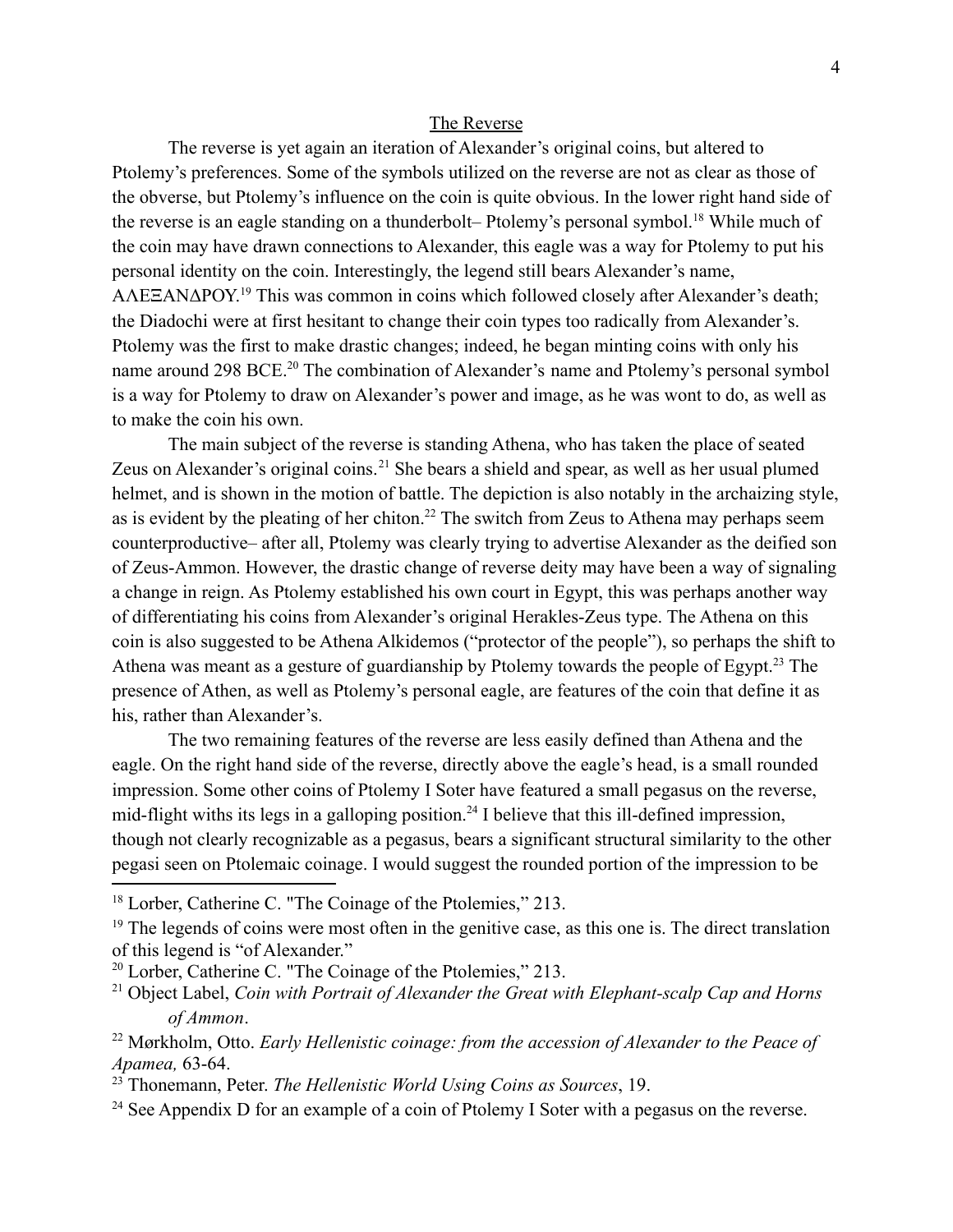the body of the pegasus, with the leftmost branching extrusion to be the wings, and the two others to be its legs. This does leave questions unanswered– for instance, why is the pegasus so much less defined than the other images on the reverse? However, it would not be illogical for Ptolemy to feature a pegasus on this coin. As previously mentioned, there are examples of other pegasus-bearing coins by Ptolemy, and by Alexander before him.<sup>25</sup> By using another small, less overt image of Alexander, Ptolemy could strengthen his coin's connection to Alexander without diverting too much attention from the fact that the coin was distinctly his. The reverse of the coin shows an interesting mix of imagery unique to Ptolemy with imagery unique to Alexander, so to see the use of another of Alexander's coinage symbols would not be implausible.

Lastly, the reverse bears a small symbol below Athena's shield-bearing arm. It appears to be a monogram, as was common on many coins, including many of Ptolemy's. However, this monogram does not match any other monogram from Ptolemy's coinage, nor from any of his successors' coins, in as much as I have seen. Indeed, it does not seem to match any monogram which I was able to identify on any coins, nor in any database.<sup>26</sup> The constituent letters are likely K and O, though Λ and Γ are possibilities as well. While the exact meaning of the monogram is not clear, it is not unreasonable to suggest that it was another choice by Ptolemy to draw the focus of the coin to himself, rather than Alexander. If the monogram was something unique to Ptolemy, it would serve a similar purpose to the eagle– differentiating Ptolemy's coinage from Alexander's.

The reverse is more of an eclectic mix of images than the obverse. While the obverse is purely indicative of Alexander, the reverse features symbols of Ptolemy alongside those of his predecessor. The goddess Athena and the eagle are both distinct changes made by Ptolemy, while the pegasus is a continuation of Alexander's own imagery. The monogram may be either. The reverse in its entirety, however, demonstrates well the transition from Alexander's coins to Ptolemy's independent coins.

### Conclusions

This coin of Ptolemy's is something of a double-edged sword– it recalls the power and influence of Alexander, while also marking the transition to Ptolemy's reign. The obverse portrays Alexander as divine in multiple ways, and alludes to his remarkable conquest of India, as well as to a warmer reception in Egypt. The reverse, on the other hand, is more indicative of Ptolemy's reign. The subject of the reverse changes from Alexander's typical seated Zeus, and Ptolemy has incorporated his own imagery alongside Alexander's, such as his personal eagle image. These elements combined suggest a coin produced at something of a crossroads– on one hand, Ptolemy was hesitant to venture too far away from Alexander, out of a desire to draw on his near-mythical reputation. On the other hand, he was taking the rule of Egypt into his own

<sup>&</sup>lt;sup>25</sup> See Appendix E for an example of a coin of Alexander III of Macedon with a pegasus on the reverse.

<sup>26</sup>American Numismatic Society. PELLA.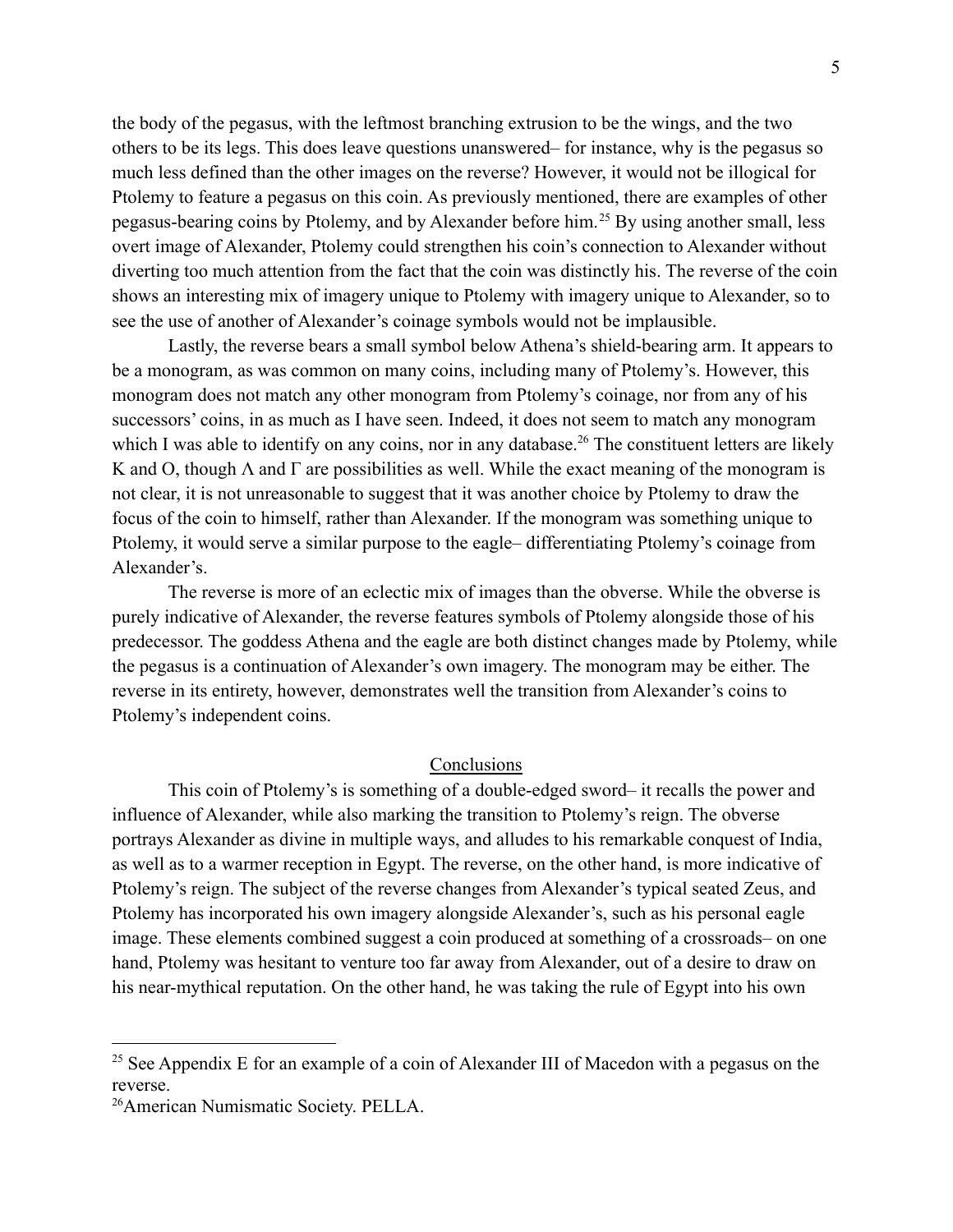hands, which is subtly reflected in this stage of coinage. This coin is unique, caught between two eras– not quite Alexander's, not quite Ptolemy's.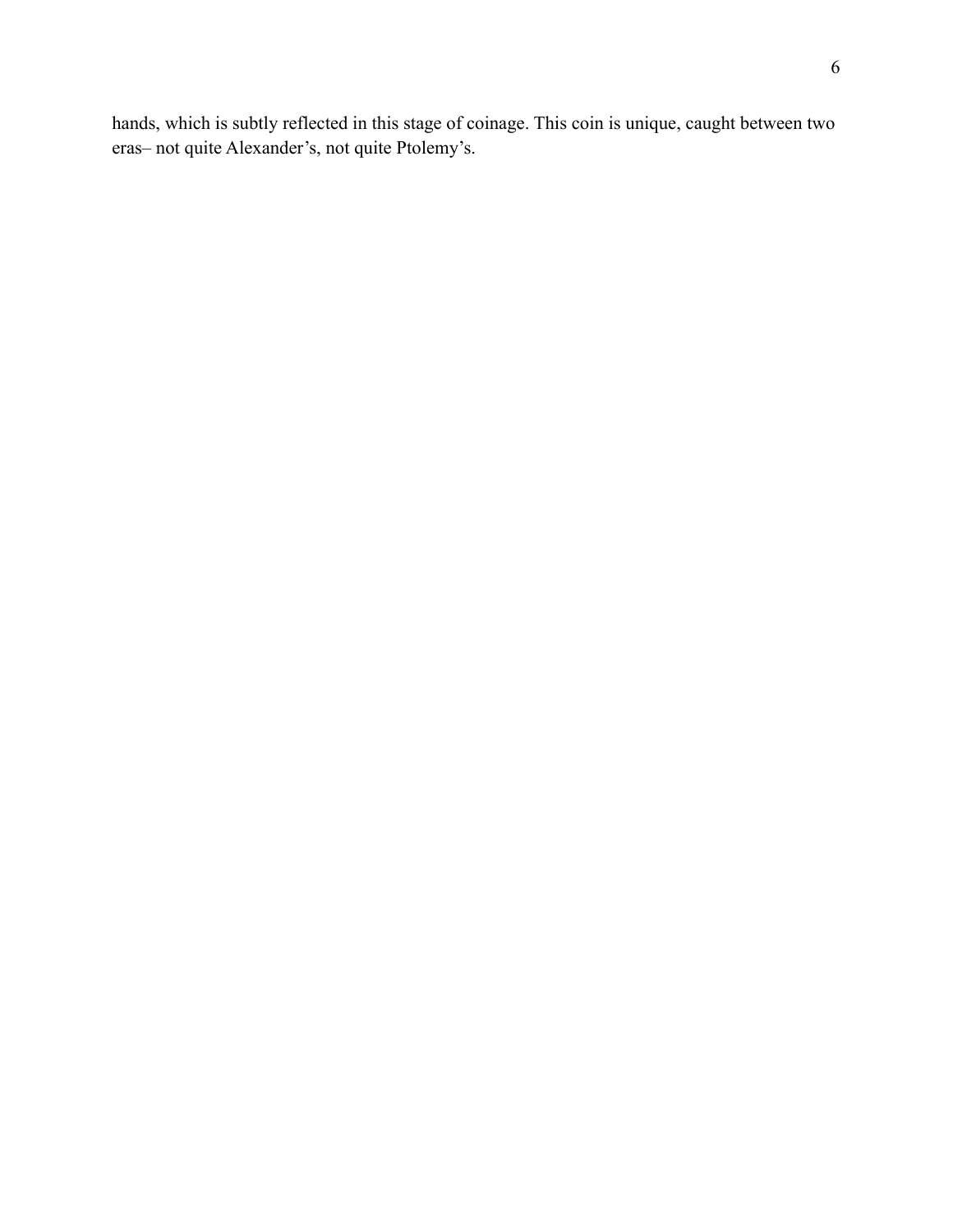### **Appendices**





Silver tetradrachm, minted by Ptolemy I Soter in Egypt, 323-305 BCE $^{27}$ 

Appendix B



Silver tetradrachm, minted by Alexander III of Macedon at Amphipolis, 336-323 BCE<sup>28</sup>

<sup>27</sup>Object Label, *Coin with Portrait of Alexander the Great with Elephant-scalp Cap and Horns of Ammon*.

<sup>28</sup>American Numismatic Society. PELLA.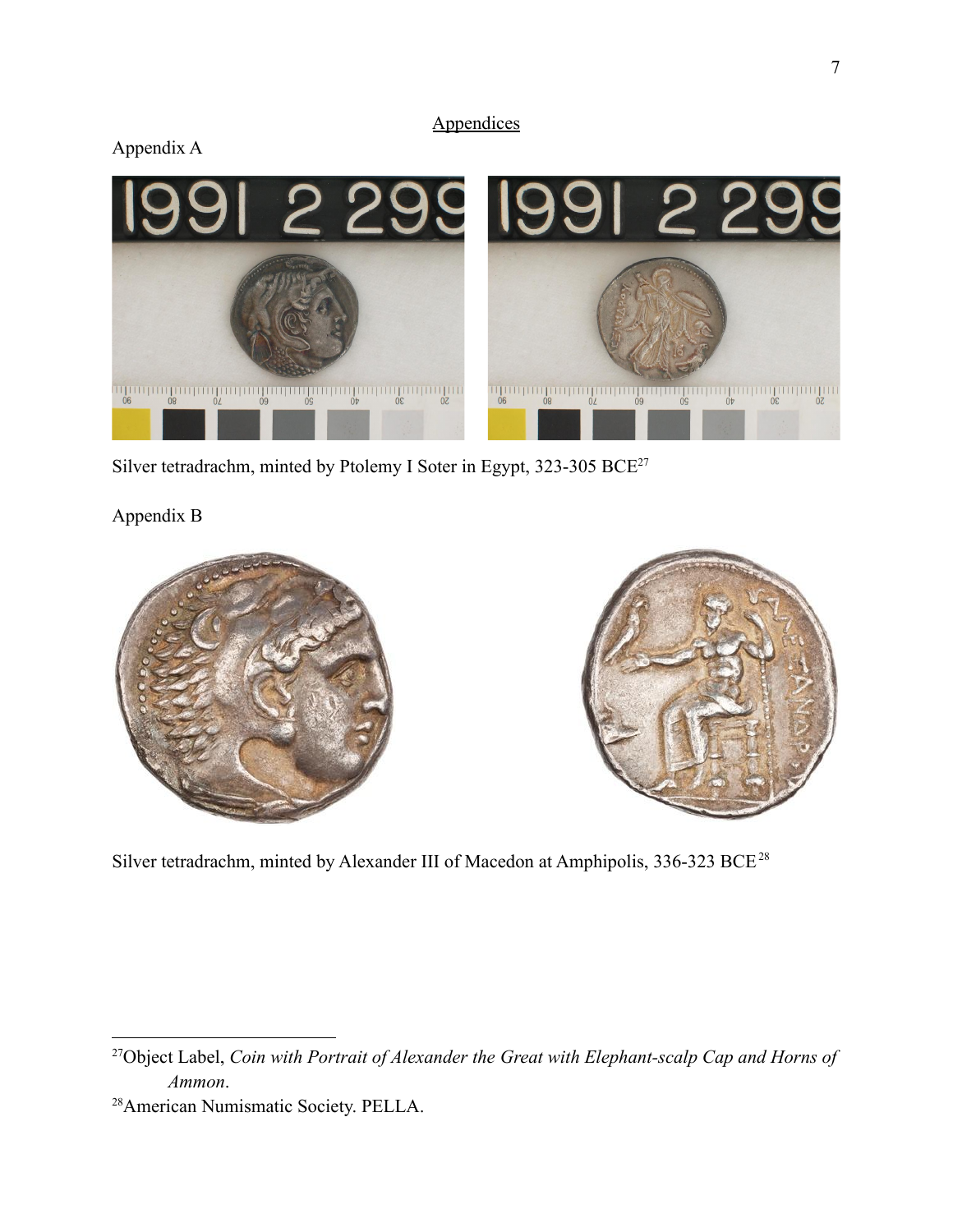## Appendix C



Silver tetradrachm, minted by Philip II of Macedon at Pella, 359-348 BCE<sup>29</sup>

Appendix D





Gold stater, minted by Ptolemy I Soter at Memphis, 323-316 BCE<sup>30</sup>

<sup>29</sup>American Numismatic Society. PELLA.

<sup>30</sup>American Numismatic Society. PELLA.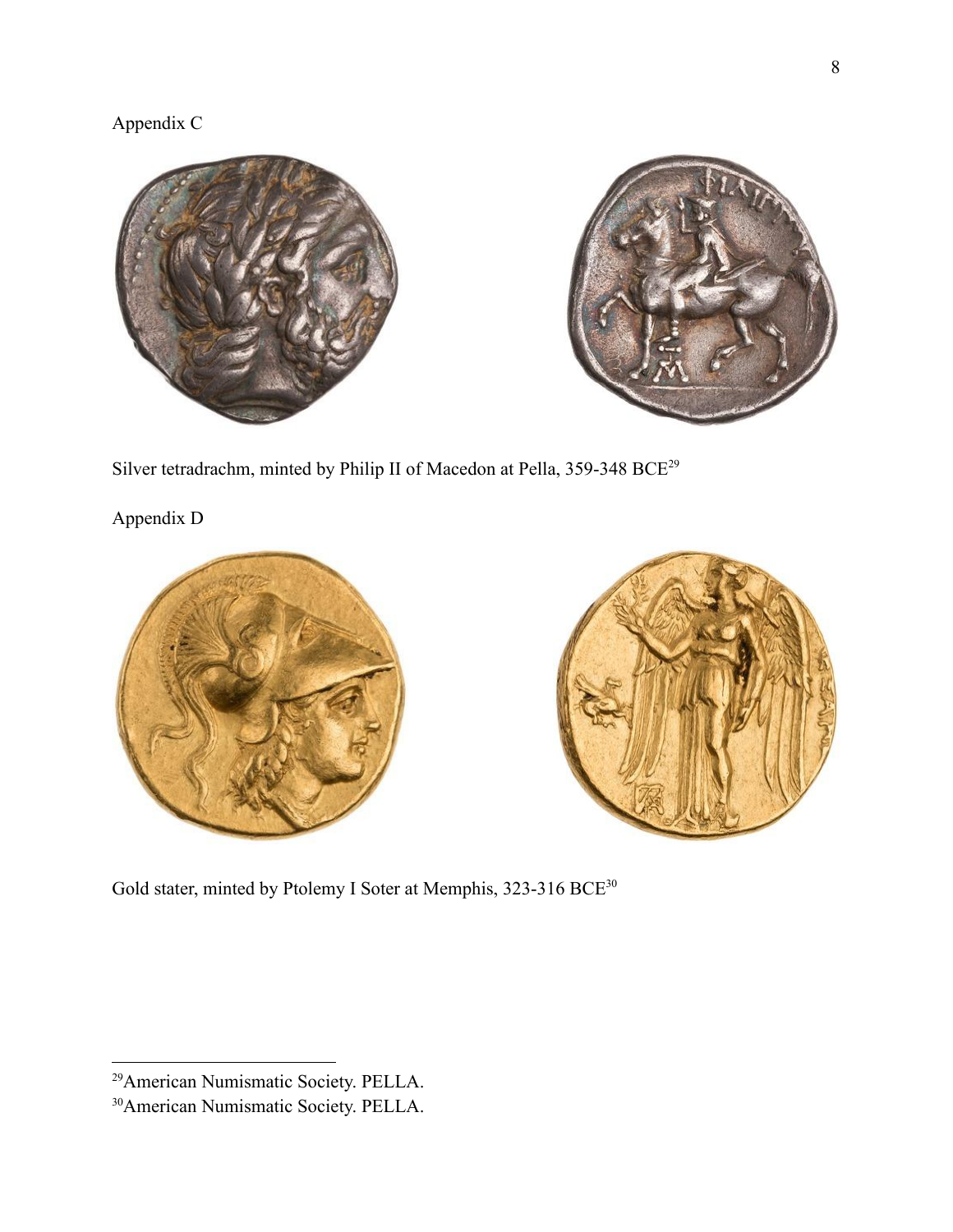# Appendix E



Silver didrachm, minted by Alexander III of Macedon at Amphipolis, 336-323 BCE<sup>31</sup>

<sup>31</sup>American Numismatic Society. PELLA.